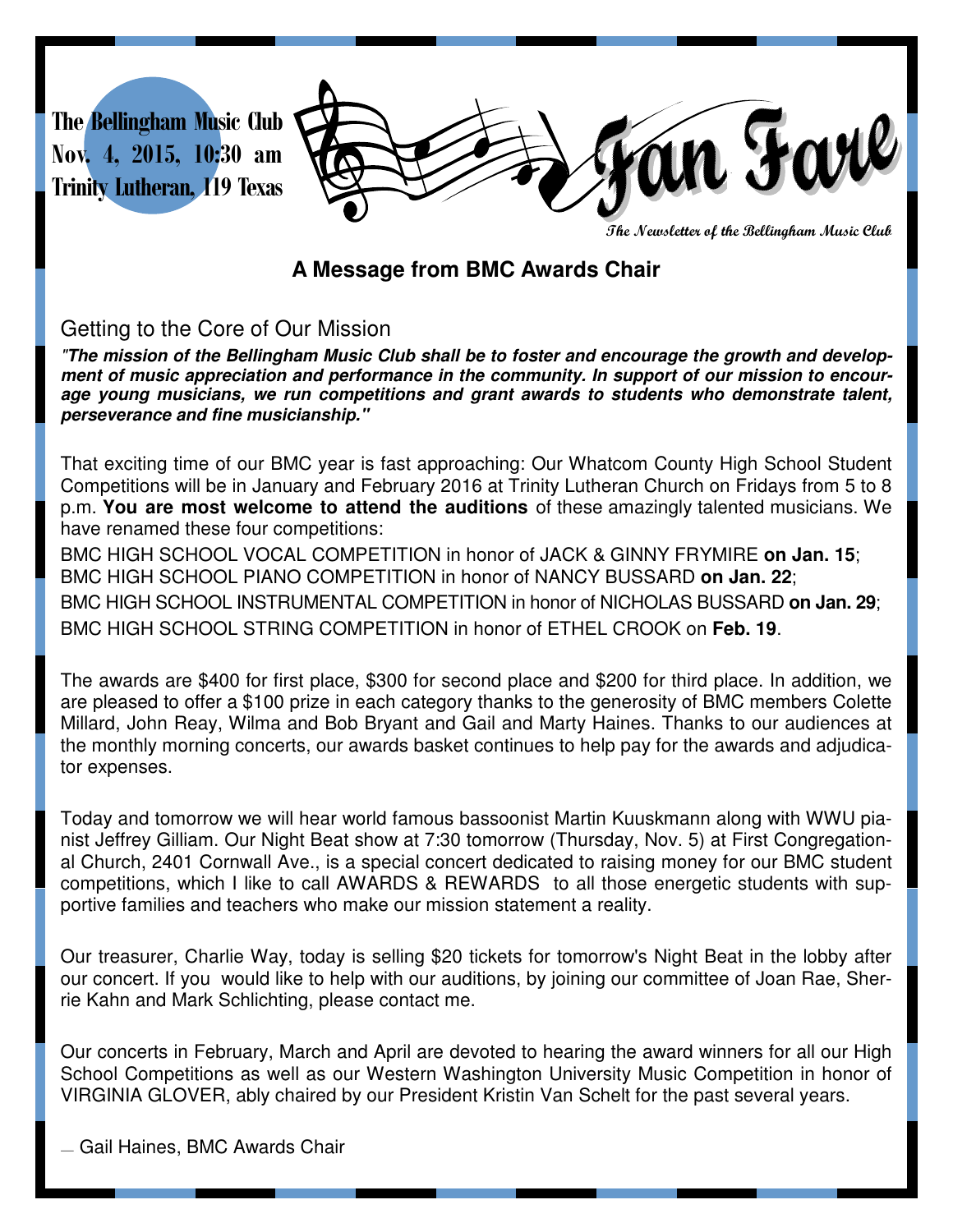#### **SHARING MUSIC BELINGHAM** MUSIC CLUB 2015-2016 1915-1916

## **Letter to the editor**

Many thanks for presenting "A Swell Party with Cole Porter" on October 7. At the retirement residence, folks were talking about the event as if Cole Porter were their youngest son.

— Rosamond Ellis

#### **Coming up: violist Jeremy Berry**

It's always a joy to see and hear BMC award winner **Jeremy Berry** when he returns to Bellingham with his Calidore String Quartet. Jeremy and pianist Michael Refvem will perform music by Bloch and Clarke from Classical KING FM 98.1 studios Nov. 27 at 8 p.m. on "NW Focus Live" with Sean MacLean. **On Wednesday Dec. 2 at 10:30 a.m.**, here at Trinity Lutheran Church, Jeremy and Michael will play Bruch's Romance, Bloch's Suite Hebraïque, Penderecki's Cadenza (solo viola) and Clarke's Sonata (free and open to the public). The two musicians offer an expanded program that includes Bloch's Suite (1919) and Clarke's Morpheus at **Night Beat on Dec. 3 at 7:30 p.m.** at First Congregational Church, 2401 Cornwall Ave. \$15 tickets on sale today in the lobby, on line at our website, at Village Books and Piper Music, and at the door.

More events

**Millie & the Mentshn** will present the premiere of "Ahoy Vey! Yo Ho Ho and a Bottle of Schmaltz!" — a multimedia music concert including music in ancient Spanish, Yiddish, Hebrew and English, with translations in the program notes — from 7 to 9 p.m. Saturday, Nov. 7, at Whatcom Community College's Heiner Theatre (HNR 209), 237 W. Kellogg Road, Bellingham. In this tangled web of tales from the time of the Spanish Inquisition, an unlikely group of swashbuckling Sephardi Jews take to the high-seas to escape persecution and ultimately ally with other European powers to attack Spanish fleets. Details at: http://millieandthementshn.com.

**Kristin Van Schelt, Isabelle Cormier and Gail Haines** of the Bellingham Music Club will make a presentation to the Whatcom Historical Society at 7:30 p.m. Nov. 12 in the Rotunda Room at Old City Hall. Topics will include club history and milestones, student competitions and centennial season. Entertainment is also on the program. Admission is free for museum members; \$3 suggested donations for others.

Cellist Kyle Matson, violinist Hannah Schoepe, pianists Nick Swanson and Isaac Parks, vocalist Jeanie Marinella, and the **Western Washington University Jazz Ensemble** will perform Sunday, Nov. 15, at 3 p.m., at Jansen Art Center, 321 Front St., Lynden. For admission there will be a suggested \$5 donation for adults at the door. Students will be free. For information, call (360) 354-3600 or visit jansenartcenter.org.

The 55 musician-strong **North Cascades Concert Band** will perform on Friday, Nov. 20 at 7:30 p.m. at the Blaine Performing Arts Center. On the program are favorite overtures: Mozart's Marriage of Figaro, Tchaikovsky's 1812, the Light Cavalry by Von Suppé, John Williams' Star Wars Saga and many others. FREE.

Clarinetist Moran Katz and violist Dimitri Murrath will perform Bruch's *Double Concerto in E minor* with the **Whatcom Symphony Orchestra** at 3 p.m. Sunday, Nov. 22, at Mount Baker Theater, 104 N. Commercial St., Bellingham. Also on the program are excerpts from Prokofiev's *Romeo and Juliet*. Tickets are \$34 or \$39. Call (360) 734-6080. Dr. Ed Rutschman presents a pre-concert lecture in the MBT Encore room, one hour prior to the concert.

In the Roman epic poem "The Aeneid," Dido, the queen of Carthage, fell hopelessly in love with the Trojan, Aeneas. BMC member Celie Thomas, who produced "**Dido and Aeneas"** for Opera Popolare in Bellingham in 2010, will offer a related class for the Academy for Lifelong Learning on Tuesday, Jan. 12, from 1 to 3 p.m. at the Bellingham Cruise Terminal. Learn how opera, uniquely of all the arts, tells the story, gives us music, literature, acting, dancing and of course great vocals to make a story come alive. Visit www.wwu.edu/all for registration, or contact A.L.L. at AcadLL@wwu.edu or (360) 650-4970. The cost: \$23, or \$18 for A.L.L. members.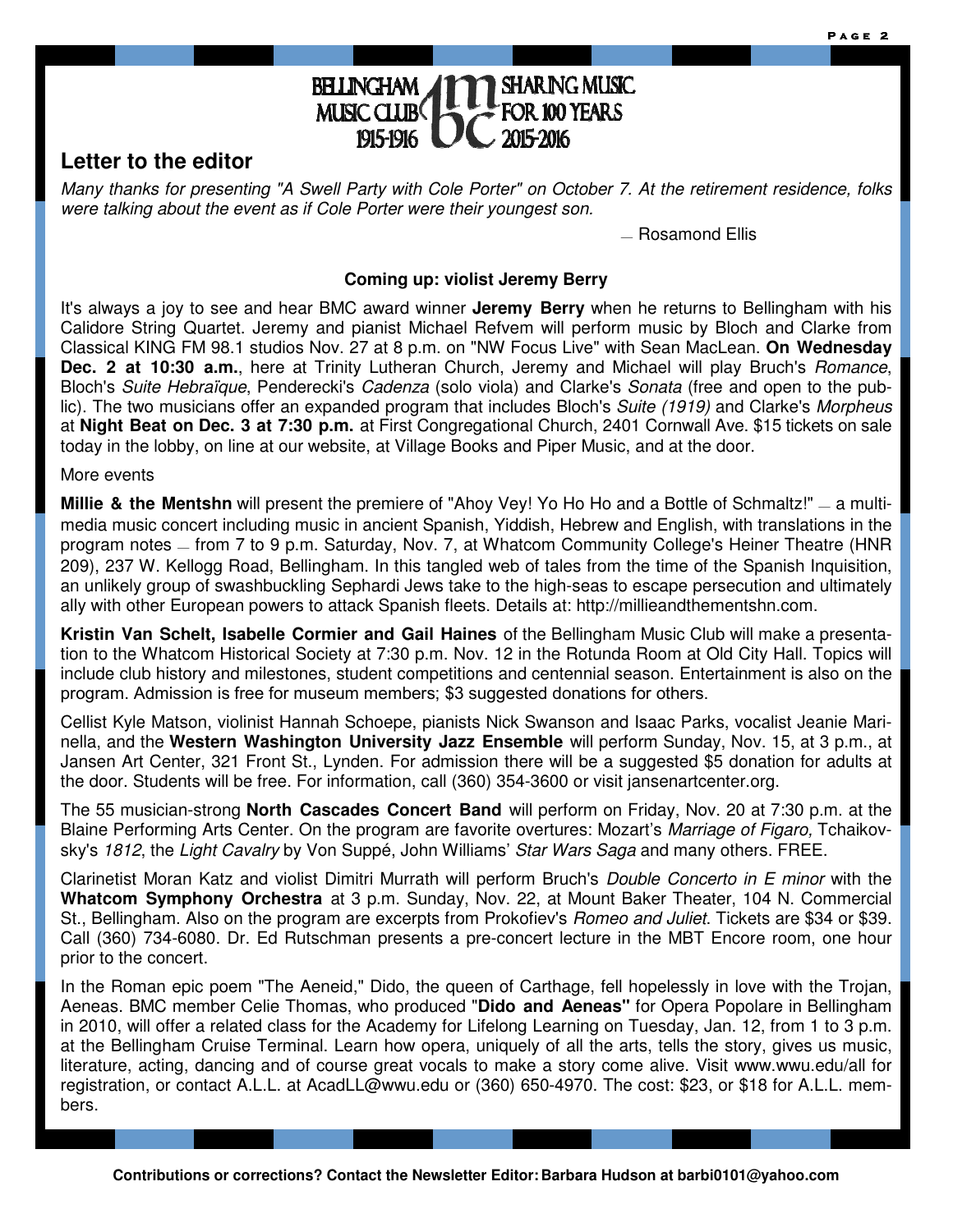

**Martin Kuuskmann**'s charismatic and commanding performances throughout the world have earned him repute as one of the leading solo instrumentalists today. He has premiered ten bassoon concertos, all written and dedicated to him by some of the foremost composers of our time, has performed Michael Daugherty's madcap concerto "Dead Elvis" across the world nearly 50 times and won the prestigious German Record Critics Prize, aka. the German Grammy in 2001.

A frequent soloist with Neeme Järvi and the Estonian National Symphony Orchestra, Kuuskmann has appeared with the Orchestre de la Suisse Romande, Sinfonietta Riga, as well as Tallinn Chamber Orchestra, and 1B1 Ensemble. Last year, Kuuskmaan's season included concertos by Tüür, Krigul, Theofanidis, Mozart and Hummel and appearances with the MDR Leipzig Radio Symphony Orchestra. In 2013 Kuuskmann made his acclaimed Carnegie Hall concerto debut in Zankel Hall with the Christopher Theofanidis Bassoon Concerto under Robert Spano and the American Composers Orchestra. Known for his deft performances of the monumental

solo work by Luciano Berio, Sequenza XII, Kuuskmann was invited as a guest soloist in 2008 for the New York Philharmonic's "Day of Berio" at Lincoln Center. Since 2011 Kuuskmann has been invited annually as a concerto soloist at the International Double Reed Society Conventions.

Kuuskmann has been a guest artist at many music festivals including the Menuhin Festival Gstaad Festival. As an avid chamber musician Kuuskmann is a co-founder of the Berlin based Trio Mann along with Christoph Hartmann (Berlin Philharmonic oboist) exploring a wide range of repertory from solo chamber music to trios. Kuuskmann is the solo principal bassoonist of the Pärnu Festival Orchestra, on the invitation of Paavo Järvi.

A graduate of the Yale and the Manhattan Schools of Music, Kuuskmann's mentors include Stephen Maxym, Frank Morelli and Rufus Olivier. He teaches at the Manhattan School of Music and at Cornish College of Arts in Seattle, and serves as the woodwind coach of the Baltic Sea Youth Philharmonic. Kuuskmann is a founding member and solo bassoonist of the New York City based Absolute Ensemble. Kuuskmann plays on the Moosmann 222CL model bassoon.



#### **Jeffrey Gilliam**

Prior to joining the piano faculty at Western in 1992, Jeffrey Gilliam taught at the Juilliard School; The University of Michigan School of Music; and at the International Menuhin Music Academy in Gstaad, Switzerland. He has both performed and taught all over the world, including guest university teaching positions in Thailand and South Africa, as well as two Fulbright awards.

Originally from Akron, Ohio, he studied piano with the legendary Cécile Genhart at the Eastman School of Music. He also studied collaborative piano with Martin Katz and Margo Garrett. In addition to teaching piano and collaborative piano at Western, he is Artistic Director of the Sanford-Hill and Firehouse Piano Series. He teaches and performs annually in the Marrowstone Music Festival in Bellingham, and he has performed six times in the Bellingham Festival of Music. Several of his WWU piano students have won top prizes in Music Teachers National Association

(MTNA) competitions at the state and divisional levels. His students have gone on to distinguished piano performance programs at Stony Brook, New England Conservatory, and Eastman. In the Washington State Music Teachers Association (WSMTA), he remains active as a teacher in the Master Lessons program; as lecturer; and as clinician.